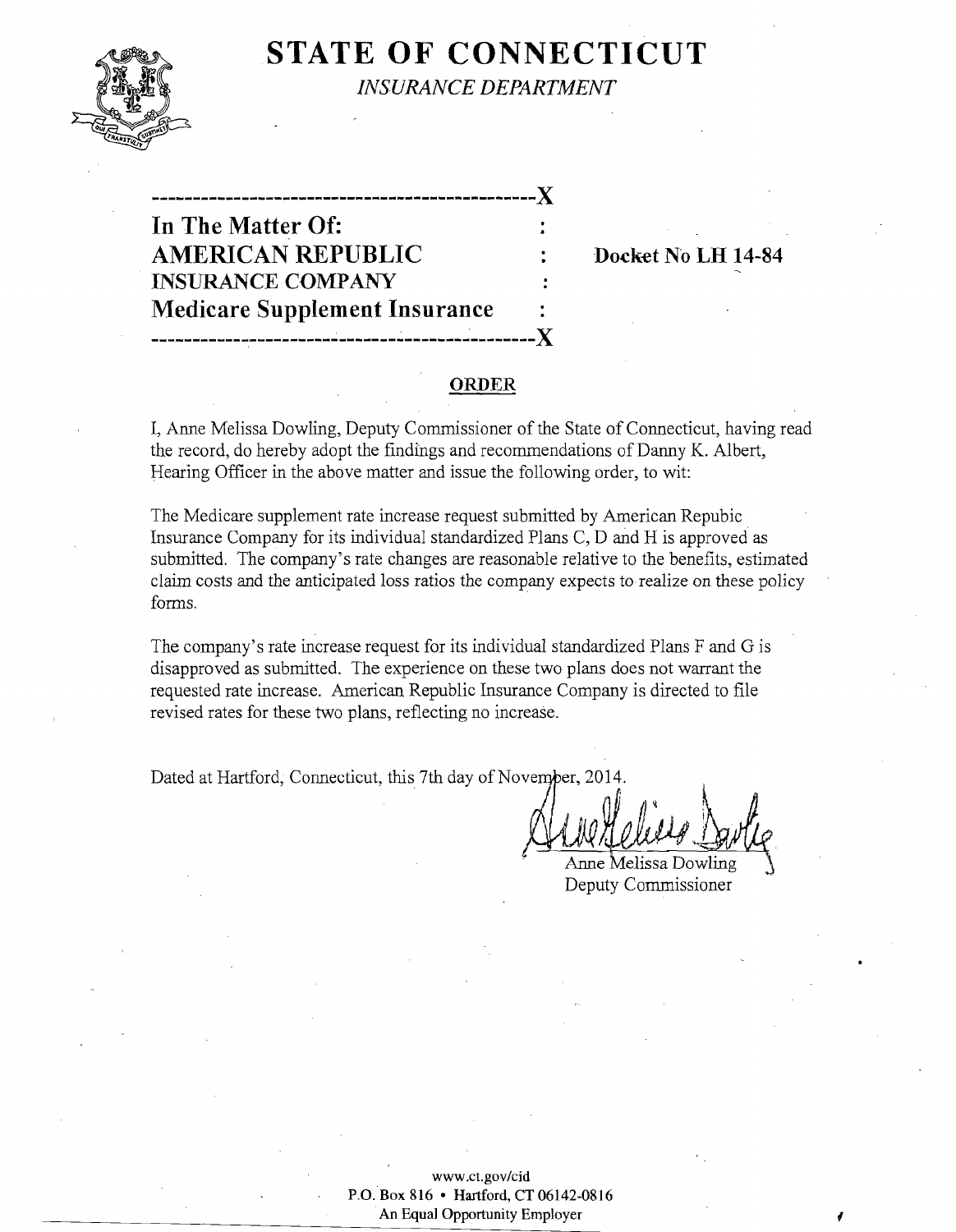# **STATE OF CONNECTICUT**



*INSURANCE DEPARTMENT* 

**-----------------------------------------------)( In The Matter Of:** AMERICAN REPUBLIC : Docket No. LH 14-84 **INSURANCE COMPANY Medicare Supplement Insurance -----------------------------------------------)(** 

### **PROPOSED FINAL DECISION**

## 1. **INTRODUCTION**

The Insurance Commissioner of the State of Connecticut is empowered to review rates charged for individual and group Medicare supplement policies sold to any resident of this State who is eligible for Medicare. The source for this regulatory authority is contained in Chapter 700c and Section 38a-495a ofthe Connecticut General Statutes.

After due notice a hearing was held at the Insurance Department in Hartford on October 28,2014 to consider whether or not the rate increase requested by American Republic Insurance Company on its individual standardized supplement business should be approved.

No members from the general public attended the hearing.

No company representatives attended the hearing.

The hearing was conducted in accordance with the requirements of Section 38a-474, Connecticut General Statutes, the Uniform Administrative Procedures Act, Chapter 54 of the Connecticut General Statutes, and the Insurance Department Rules of Practice, Section 38a-8-1 et seq. of the Regulations of Connecticut State Agencies.

A Medicare supplement (or Medigap) policy is a private health insurance policy sold on an individual or group basis which provides benefits that are additional to the benefits provided by Medicare. For many years Medicare supplement policies have been highly regulated under both state and federal law to protect the interests of persons eligible for Medicare who depend on these policies to provide additional coverage for the costs of health care.

Effective December 1, 2005, Connecticut amended its program of standardized Medicare supplement policies in accordance with Section 38a-495a of the Connecticut General Statutes, and Sections 38a-495a-1 through 38a-495a-21 of the Regulations of Connecticut Agencies. This program, which conforms to federal requirements, provides that all insurers offering Medicare supplement policies for sale in the state must offer the basic "core" package of benefits known as Plan A: Insurers may also offer any one or more of eleven other plans (plans B through N).

> www.ct.gov/cid P.O. Box 816 • Hartford, CT 06142-0816 An Equal Opportunity Employer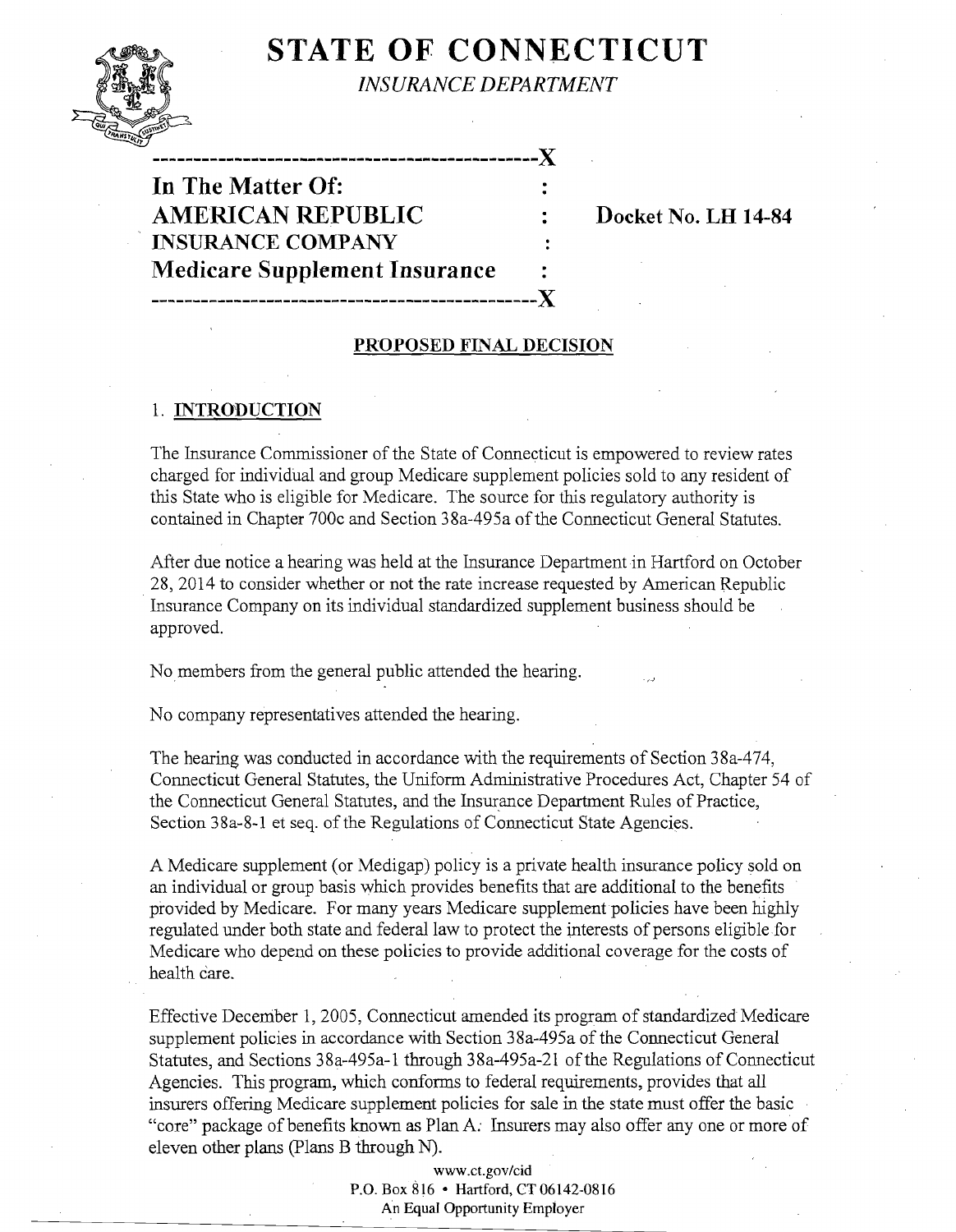Effective January 1, 2006, in accordance with Section 38a-495c ofthe Connecticut General Statutes (as amended by Public Act 05-20) premiums for all Medicare supplement policies in the state must use community rating. Rates for Plans A through N must be computed without regard to age, gender, previous claims history or the medical condition of any person covered by a Medicare supplement policy or certificate.

The statute provides that coverage under Plan A through N may not be denied on the basis of age, gender, previous claims history or the medical condition of any covered person. Insurers may exclude benefits for losses incurred within six months from the effective date of coverage based on a pre-existing condition.

Effective October 1, 1998, carriers that offer Plan B or Plan C must make these plans as well as Plan A, available to all persons eligible for Medicare by reason of disability.

Insurers must also make the necessary arrangements to receive notice of all claims paid by Medicare for their insureds so that supplemental benefits can be computed and paid without requiring insureds to file claim forms for such benefits. This process of direct notice and automatic claims payment is commonly referred to as "piggybacking" or "crossover".

Sections 38a-495 and 38a-522 of the Connecticut General Statutes, and Section 38a-495a-10 of the Regulations of Connecticut Agencies, state that individual and group Medicare supplement policies must have anticipated loss ratios of 65% and 75%, respectively. Under Sections 38a-495-7 and 38a-495a-10 of the Regulations of Connecticut Agencies, filings for rate increases must demonstrate that actual and expected losses in relation to premiums meet these standards, and anticipated loss ratios for the entire future period for which the requested premiums are calculated to provide coverage must be expected to equal or exceed the appropriate loss ratio standard.

Section 38a-473 of the Connecticut General Statutes provides that no insurer may incorporate in its rates for Medicare supplement policies factors for expenses that exceed 150% of the average expense ratio for that insurer's entire written premium for all lines of health insurance for the previous calendar year.

#### II. **FINDING OF FACT**

After reviewing the exhibits entered into the record of this proceeding, and utilizing the experience, technical competence and specialized knowledge of the Insurance Department, the undersigned makes the following findings of fact;

- 1. American Republic Insurance Company (acquired from World Insurance Company) has requested a 2.5% rate increase on its individual standardized Medicare supplement policy forms D-A05 (C, D, F, G and H).
- 2. As of August 31, 2014 there were 33 policies in-force in Connecticut and 373 nationwide.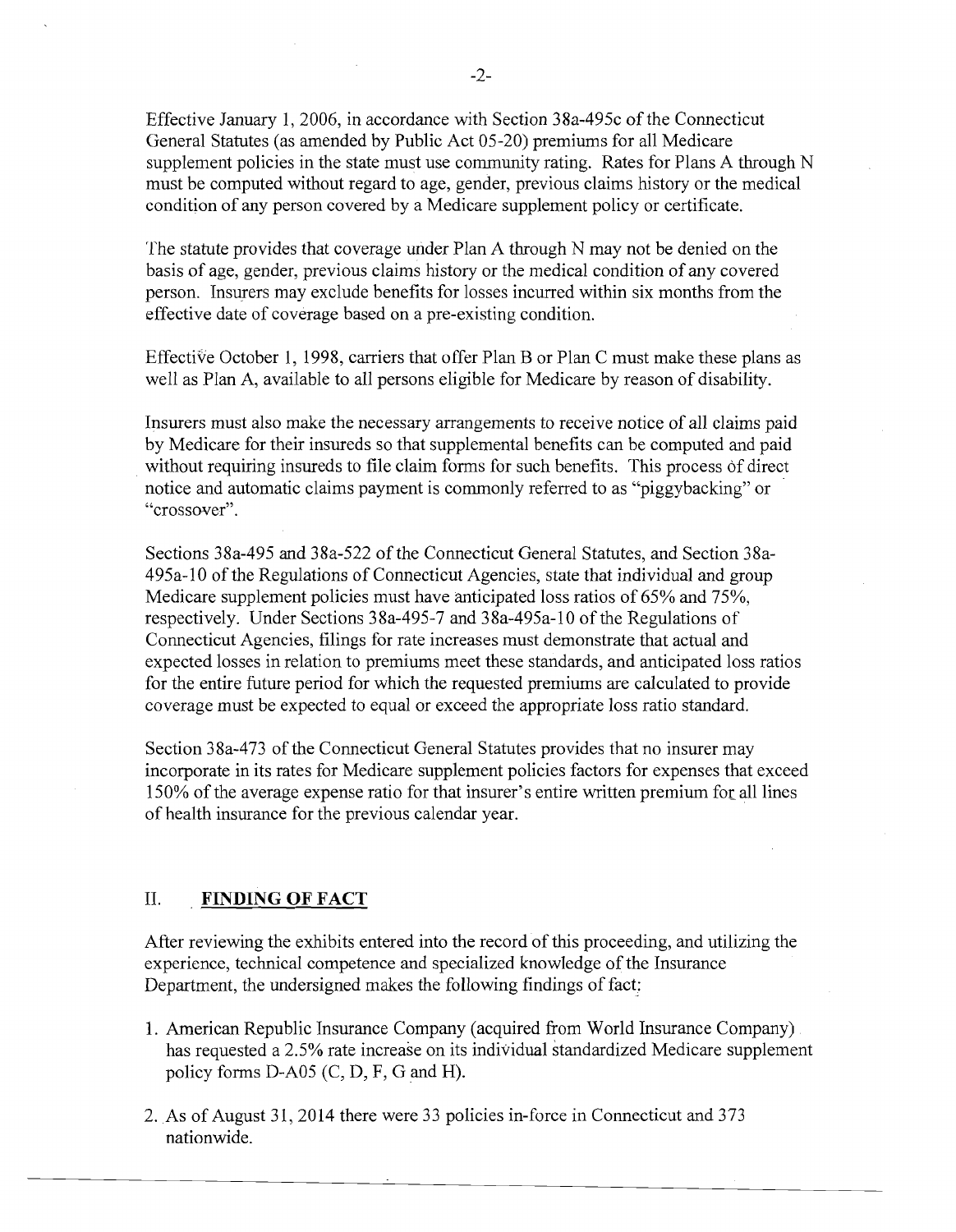- 3. The most recent rate increase approved was 3.0%, effective 1/15/2009 for Plan F, 5.0% effective 1/15/2012 for Plan G and 3.0% effective 2/1/2014 forPlans C, D and H.
- 4. The subject policies are no longer sold.'
- 5. American Republic certified that their expense factors are in compliance with section 38a-473, C.G.S.
- 6. American Republic has conformed to subsection (e) of section 38a-495c, C.G.S. regarding the automatic claims processing requirement.
- 7. The proposed rates are designed to satisfy the Connecticut regulatory loss ratio of 65%.
- 8. The following are loss ratios in Connecticut for 2014 (through August) and inceptionto-date:

| Plan          | 2014  | Inception |
|---------------|-------|-----------|
| $\mathcal{C}$ | 57.1% | 82.0%     |
| D             | 26.9% | 74.7%     |
| F             | 59.2% | 73.9%     |
| G             | 3.8%  | 54.9%     |
| H             | 8.2%  | 81.7%     |
| Total         | 36.3% | 76.7%     |

9. The following are loss ratios on a nationwide basis for 2014 (through August) and inception-to-date:

| Plan          | 2014   | Inception |
|---------------|--------|-----------|
| $\mathcal{C}$ | 67.9%  | 73.6%     |
| D             | 30.4%  | $77.3\%$  |
| F             | 67.8%  | 60.7%     |
| G             | 145.9% | 70.7%     |
| Н             | 8.2%   | 84.0%     |
| Total         | 60.9%  | 75.5%     |

- 10. Trend of 3.5% was used to project future claims for all plans.
- 11. American Republic's 2014 Medicare supplement rate filing proposal is in compliance with the requirements of regulation  $38a-474$  as it applies to the contents of the rate submission as well as the actuarial memorandum. .

#### III. RECOMMENDATION

Recommend that the 2.5% increase be approved as submitted for Plans C, D and H. These rate changes are reasonable in relationship to the benefits, estimated claim costs and the anticipated loss ratios the company expects to realize on this business.